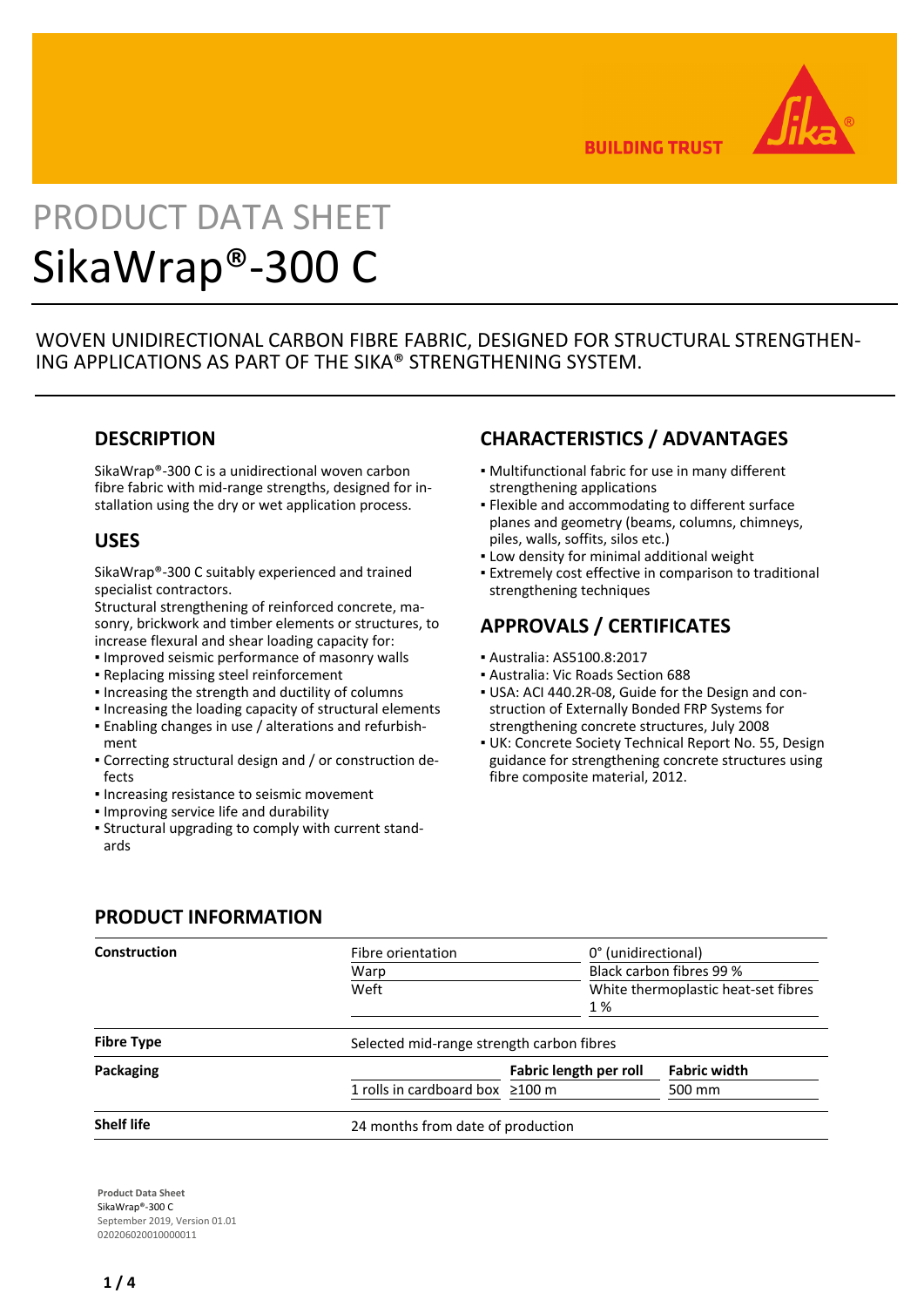| <b>Storage conditions</b>                                                 | Store in undamaged, original sealed packaging, in dry conditions at temper-<br>atures between +5 °C and +35 °C.<br>Protect from direct sunlight. |  |
|---------------------------------------------------------------------------|--------------------------------------------------------------------------------------------------------------------------------------------------|--|
| <b>Dry Fibre Density</b>                                                  | 1.82 $g/cm^3$                                                                                                                                    |  |
| <b>Dry Fibre Thickness</b>                                                | 0.167 mm (based on fibre content)                                                                                                                |  |
| <b>Area Density</b>                                                       | $304$ g/m <sup>2</sup> $\pm$ 10 g/m <sup>2</sup> (carbon fibres only)                                                                            |  |
| <b>Dry Fibre Tensile Strength</b>                                         | (ISO 10618)<br>4 000 N/mm <sup>2</sup>                                                                                                           |  |
| Dry Fibre Modulus of Elasticity in Ten- 230 000 N/mm <sup>2</sup><br>sion | (ISO 10618)                                                                                                                                      |  |
| Dry Fibre Elongation at Break                                             | (ISO 10618)<br>1.7%                                                                                                                              |  |

## **TECHNICAL INFORMATION**

| <b>Laminate Nominal Thickness</b>            | $0.167$ mm                                                                                                                                  |                                                   |                                              |
|----------------------------------------------|---------------------------------------------------------------------------------------------------------------------------------------------|---------------------------------------------------|----------------------------------------------|
| <b>Laminate Nominal Cross Section</b>        | 167 mm <sup>2</sup> per m width                                                                                                             |                                                   |                                              |
| <b>Laminate Tensile Strength</b>             | Average<br>3 500 N/mm <sup>2</sup>                                                                                                          | <b>Characteristic</b><br>3 200 kN/mm <sup>2</sup> | $(EN 2561*)$<br>(ASTM D 3039*)               |
| Laminate Modulus of Elasticity in Ten-       | Average                                                                                                                                     | <b>Characteristic</b>                             | (EN 2561*)                                   |
| sion                                         | 225 kN/mm <sup>2</sup>                                                                                                                      | 220 kN/mm <sup>2</sup>                            |                                              |
|                                              | Average                                                                                                                                     | <b>Characteristic</b>                             | (ASTM D 3039*)                               |
|                                              | 220 kN/mm <sup>2</sup>                                                                                                                      | 210 kN/mm <sup>2</sup>                            |                                              |
|                                              | * modification: sample with 50 mm<br>Values in the longitudinal direction of the fibres<br>Single layer, minimum 27 samples per test series |                                                   |                                              |
| Laminate Elongation at Break in Ten-<br>sion | 1.56%<br>1.59%                                                                                                                              |                                                   | (based on EN 2561)<br>(based on ASTM D 3039) |
| <b>Tensile Resistance</b>                    | Average                                                                                                                                     | <b>Characterstic</b>                              | (based on EN 2561)                           |
|                                              | 585 N/mm                                                                                                                                    | 534 N/mm                                          | (based on ASTM D<br>3039)                    |
| <b>Tensile Stiffness</b>                     | Average                                                                                                                                     | <b>Characteristic</b>                             | (based on EN 2561)                           |
|                                              | 37.6 MN/m                                                                                                                                   | 36.7 MN/m                                         |                                              |
|                                              | 37.6 kN/m per ‰ elonga-                                                                                                                     | 36.7 kN/m per ‰ elonga-                           |                                              |
|                                              | tion                                                                                                                                        | tion                                              |                                              |
|                                              | Average                                                                                                                                     | <b>Characteristic</b>                             | (based no ASTM D                             |
|                                              | 36.7 MN/m                                                                                                                                   | 35.1 MN/m                                         | 3039)                                        |
|                                              | 36.7 kN/m per ‰ elonga-                                                                                                                     | 35.1 kN/m per ‰ elonga-                           |                                              |
|                                              | tion                                                                                                                                        | tion                                              |                                              |

### **SYSTEMS**

**System Structure** The system build-up and configuration as described must be fully complied with and may not be changed.

| Concrete substrate adhesive primer Sikadur®-330 |                              |
|-------------------------------------------------|------------------------------|
| Impregnating / laminating resin                 | Sikadur®-330 or Sikadur®-300 |
| Structural strengthening fabric                 | SikaWrap <sup>®</sup> -300 C |

For detailed information on Sikadur®-330 or Sikadur®-300, together with the resin and fabric application details, please refer to the Sikadur®-330 or Sikadur®-300 Product Data Sheet and the relevant Method Statement.

**BUILDING TRUST** 

**Product Data Sheet** SikaWrap®-300 C September 2019, Version 01.01 020206020010000011



L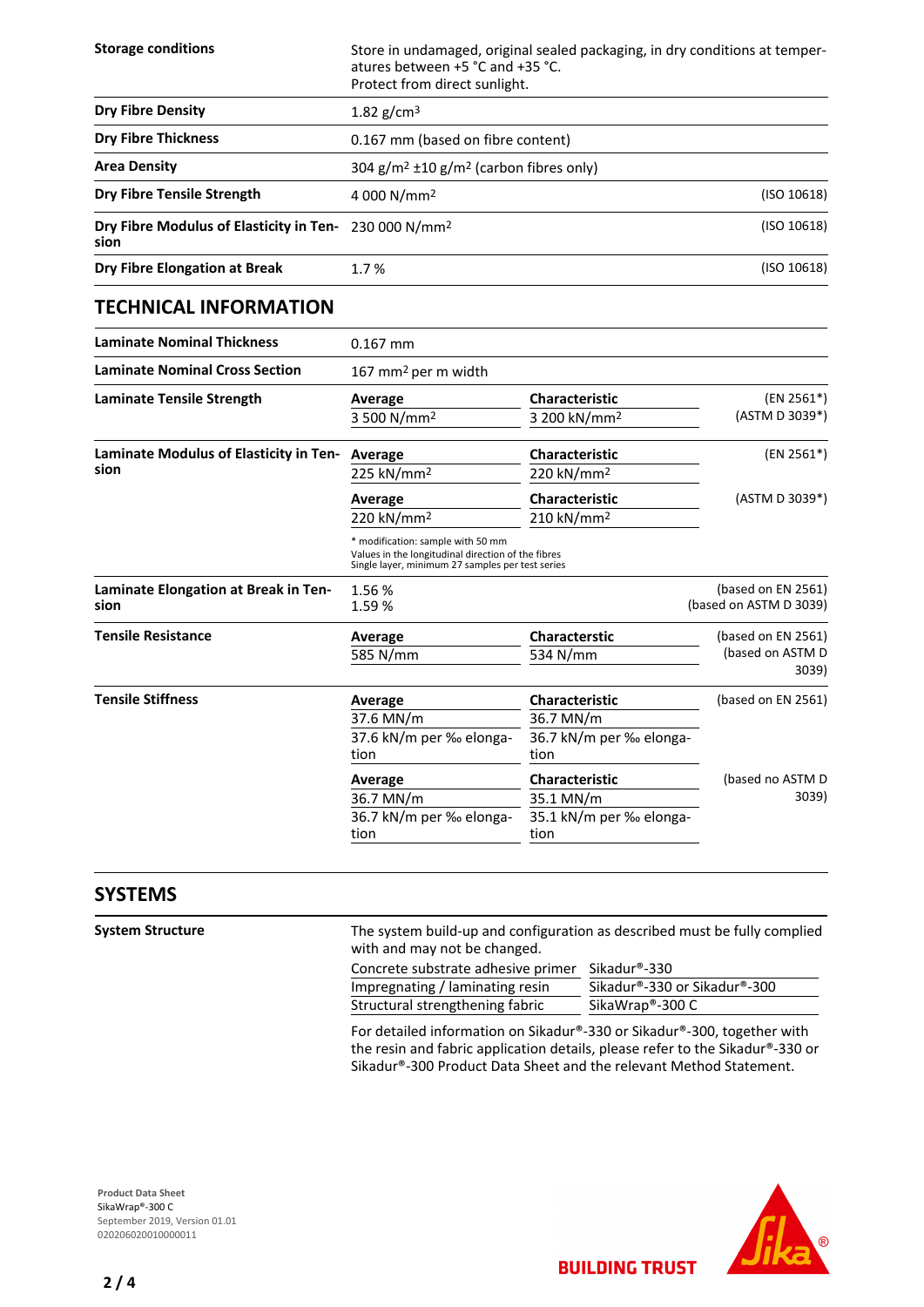## **APPLICATION INFORMATION**

#### **Consumption Dry application with Sikadur®-330**

First layer including primer layer  $1.0-1.5 \text{ kg/m}^2$ Following layers 0.8 kg/m<sup>2</sup>

#### **Wet application with Sikadur®-300, primer Sikadur®-330**

Primer layer 0.4–0.6 kg/m<sup>2</sup> Fabric layers 0.6 kg/m<sup>2</sup>

Please also refer to the relevant Method Statement for further information.

## **APPLICATION INSTRUCTIONS**

#### **SUBSTRATE QUALITY**

Minimum substrate tensile strength: 1.0 N/mm2 or as specified in the strengthening design.

Please also refer to the relevant Method Statement for further information..

#### **SUBSTRATE PREPARATION**

Concrete must be cleaned and prepared to achieve a laitance and contaminant free, open textured surface. Please also refer to the relevant Method Statement for further information.

#### **APPLICATION METHOD / TOOLS**

The fabric can be cut with special scissors or a Stanley knife (razor knife / box-cutter knife). Never fold the fabric.

SikaWrap®-300 C is applied using the dry or wet application process.

Please refer to the relevant Method Statement for details on the impregnating / laminating procedure.

## **FURTHER INFORMATION**

#### **Method Statements**

Ref. 850 41 02: SikaWrap® manual dry application Ref. 850 41 03: SikaWrap® manual wet application Ref. 850 41 04: SikaWrap® machine wet application

## **IMPORTANT CONSIDERATIONS**

- SikaWrap®-300 C shall only be applied by trained and experienced professionals.
- A specialist structural engineer must be consulted for any structural strengthening design calculation.
- **SikaWrap®-300 C fabric is coated to ensure maxim**um bond and durability with the Sikadur® adhesives / impregnating / laminating resins. To maintain and ensure full system compatibility, do not interchange different system components.
- SikaWrap®-300 C can be over coated with a cementitious overlay or other coatings for aesthetic and / or protective purposes. The over coating system selection is dependent on the exposure and the project specific requirements. For additional UV light protection in exposed areas use Sikagard®-550 W Elastic, Sikagard® ElastoColor-675 W or Sikagard®-680 S.
- Please refer to the Method Statement of SikaWrap®

manual dry application (Ref. 850 41 02), SikaWrap® manual wet application (Ref. 850 41 03) or SikaWrap® machine wet application (Ref. 850 41 04) for further information, guidelines and limitations.

# **BASIS OF PRODUCT DATA**

All technical data stated in this Product Data Sheet are based on laboratory tests. Actual measured data may vary due to circumstances beyond our control.

## **LOCAL RESTRICTIONS**

Please note that as a result of specific local regulations the declared data for this product may vary from country to country. Please consult the local Product Data Sheet for the exact product data.

# **ECOLOGY, HEALTH AND SAFETY**

#### **REGULATION (EC) NO 1907/2006 - REACH**

This product is an article as defined in article 3 of regulation (EC) No 1907/2006 (REACH). It contains no substances which are intended to be released from the article under normal or reasonably foreseeable conditions of use. A safety data sheet following article 31 of the same regulation is not needed to bring the product to the market, to transport or to use it. For safe use follow the instructions given in the product data sheet. Based on our current knowledge, this product does not contain SVHC (substances of very high concern) as listed in Annex XIV of the REACH regulation or on the candidate list published by the European Chemicals Agency in concentrations above 0,1 % (w/w)

## **LEGAL NOTES**

The information, and, in particular, the recommendations relating to the application and end-use of Sika products, are given in good faith based on Sika's current knowledge and experience of the products when properly stored, handled and applied under normal conditions in accordance with Sika's recommendations. In practice, the differences in materials, substrates and actual site conditions are such that no warranty in respect of merchantability or of fitness for a particular purpose, nor any liability arising out of any legal relationship whatsoever, can be inferred either from this information, or from any written recommendations, or from any other advice offered. The user of the product must test the product's suitability

**BUILDING TRUST** 

**Product Data Sheet** SikaWrap®-300 C September 2019, Version 01.01 020206020010000011